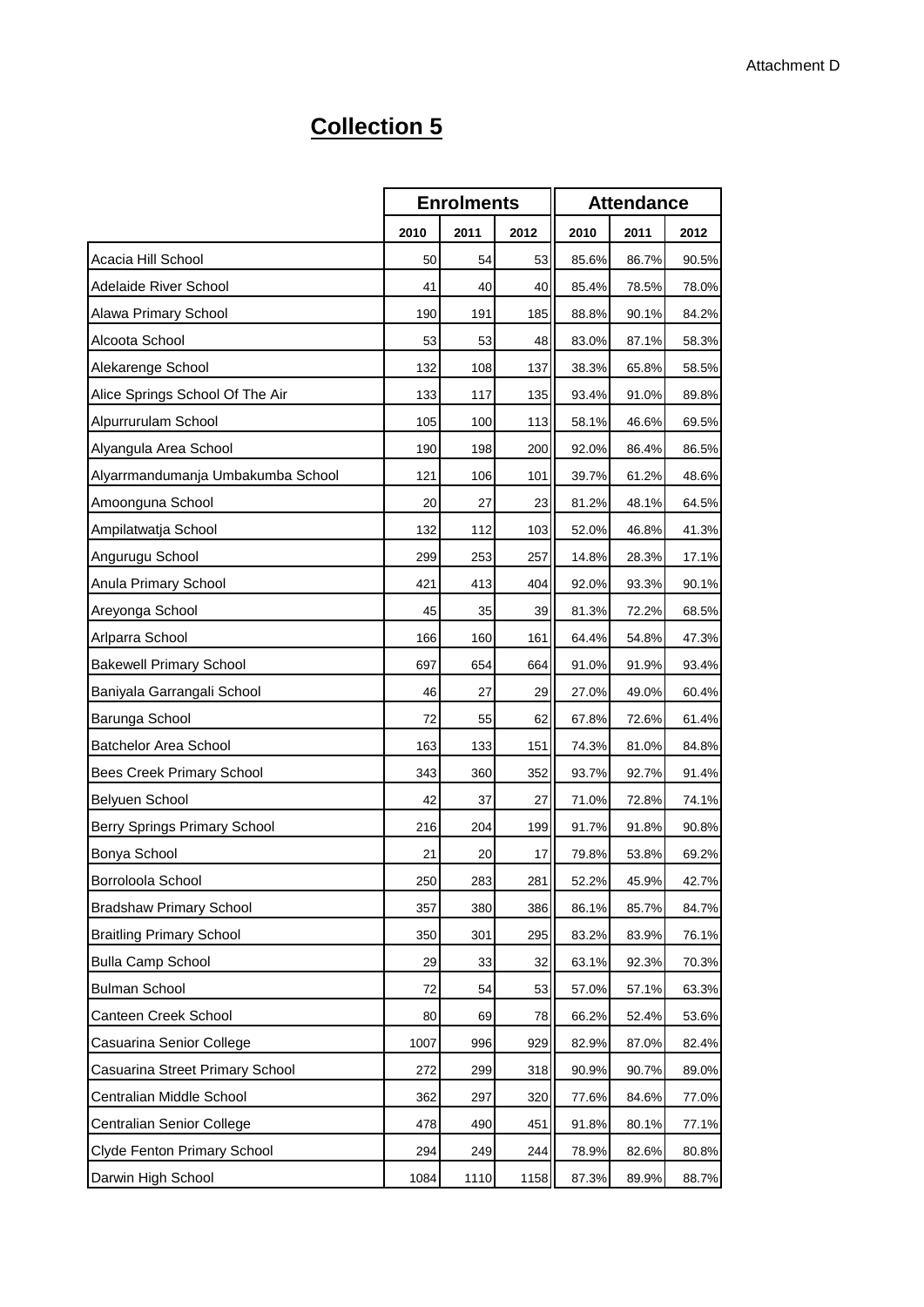| Darwin Middle School                 | 607 | 612 | 665 | 83.4%  | 89.3%  | 90.5%  |  |
|--------------------------------------|-----|-----|-----|--------|--------|--------|--|
| Docker River School                  | 62  | 59  | 46  | 67.2%  | 63.0%  | 43.6%  |  |
| Dripstone Middle School              | 621 | 626 | 633 | 89.2%  | 88.8%  | 88.0%  |  |
| <b>Driver Primary School</b>         | 484 | 452 | 488 | 91.4%  | 91.6%  | 89.9%  |  |
| Dundee Beach School                  | 14  | 12  | 12  | 96.2%  | 80.1%  | 75.3%  |  |
| Durack Primary School                | 427 | 375 | 389 | 96.1%  | 93.9%  | 93.4%  |  |
| <b>Elliott School</b>                | 79  | 88  | 76  | 68.4%  | 62.5%  | 59.6%  |  |
| Epenarra School                      | 80  | 75  | 78  | 53.2%  | 59.8%  | 58.4%  |  |
| <b>Finke School</b>                  | 38  | 31  | 34  | 70.7%  | 61.6%  | 67.3%  |  |
| Gapuwiyak School                     | 272 | 264 | 288 | 44.4%  | 47.3%  | 42.2%  |  |
| Gillen Primary School                | 286 | 298 | 300 | 82.8%  | 85.6%  | 83.3%  |  |
| Girraween Primary School             | 354 | 378 | 405 | 94.2%  | 93.1%  | 92.3%  |  |
| <b>Gray Primary School</b>           | 368 | 364 | 365 | 85.2%  | 88.0%  | 86.5%  |  |
| Gunbalanya School                    | 345 | 372 | 278 | 33.2%  | 33.4%  | 50.9%  |  |
| <b>Haasts Bluff School</b>           | 39  | 25  | 41  | 62.9%  | 84.3%  | 78.4%  |  |
| Harts Range School                   | 71  | 66  | 78  | 43.5%  | 48.5%  | 62.9%  |  |
| <b>Henbury School</b>                | 77  | 79  | 80  | 81.7%  | 86.2%  | 84.5%  |  |
| <b>Howard Springs Primary School</b> | 300 | 276 | 261 | 90.8%  | 91.8%  | 87.0%  |  |
| Humpty Doo Primary School            | 393 | 413 | 414 | 88.8%  | 90.0%  | 90.2%  |  |
| Imanpa School                        | 21  | 32  | 30  | 76.8%  | 63.2%  | 39.2%  |  |
| Jabiru Area School                   | 302 | 282 | 291 | 73.1%  | 71.0%  | 76.9%  |  |
| Jilkminggan School                   | 120 | 100 | 114 | 52.9%  | 54.0%  | 50.6%  |  |
| Jingili Primary School               | 302 | 307 | 338 | 90.7%  | 90.8%  | 91.7%  |  |
| Kalkaringi School                    | 180 | 118 | 144 | 49.3%  | 73.7%  | 68.5%  |  |
| Karama Primary School                | 287 | 251 | 223 | 83.6%  | 85.5%  | 83.6%  |  |
| Katherine High School                | 570 | 536 | 600 | 77.7%  | 76.1%  | 69.9%  |  |
| Katherine School Of The Air          | 213 | 228 | 250 | 100.0% | 100.0% | 100.0% |  |
| Katherine South Primary School       | 321 | 347 | 369 | 86.8%  | 86.4%  | 86.2%  |  |
| Lajamanu School                      | 173 | 176 | 197 | 37.9%  | 42.8%  | 42.1%  |  |
| Laramba School                       | 60  | 63  | 68  | 56.4%  | 71.6%  | 64.2%  |  |
| Larapinta Primary School             | 336 | 315 | 295 | 86.7%  | 88.4%  | 89.8%  |  |
| Larrakeyah Primary School            | 328 | 327 | 360 | 90.2%  | 91.8%  | 91.8%  |  |
| Leanyer Primary School               | 558 | 576 | 562 | 89.2%  | 89.3%  | 92.3%  |  |
| Ludmilla Primary School              | 141 | 121 | 127 | 81.2%  | 85.5%  | 79.9%  |  |
| MacFarlane Primary School            | 256 | 244 | 207 | 77.9%  | 76.0%  | 76.9%  |  |
| <b>Malak Primary School</b>          | 295 | 270 | 286 | 80.8%  | 87.7%  | 82.7%  |  |
| Mamaruni School                      | 63  | 73  | 76  | 65.9%  | 78.3%  | 70.4%  |  |
| Maningrida School                    | 652 | 594 | 621 | 31.1%  | 39.9%  | 36.1%  |  |
| Manunda Terrace Primary School       | 237 | 224 | 231 | 86.1%  | 88.0%  | 84.7%  |  |
| Manyallaluk School                   | 21  | 26  | 28  | 77.5%  | 88.2%  | 75.8%  |  |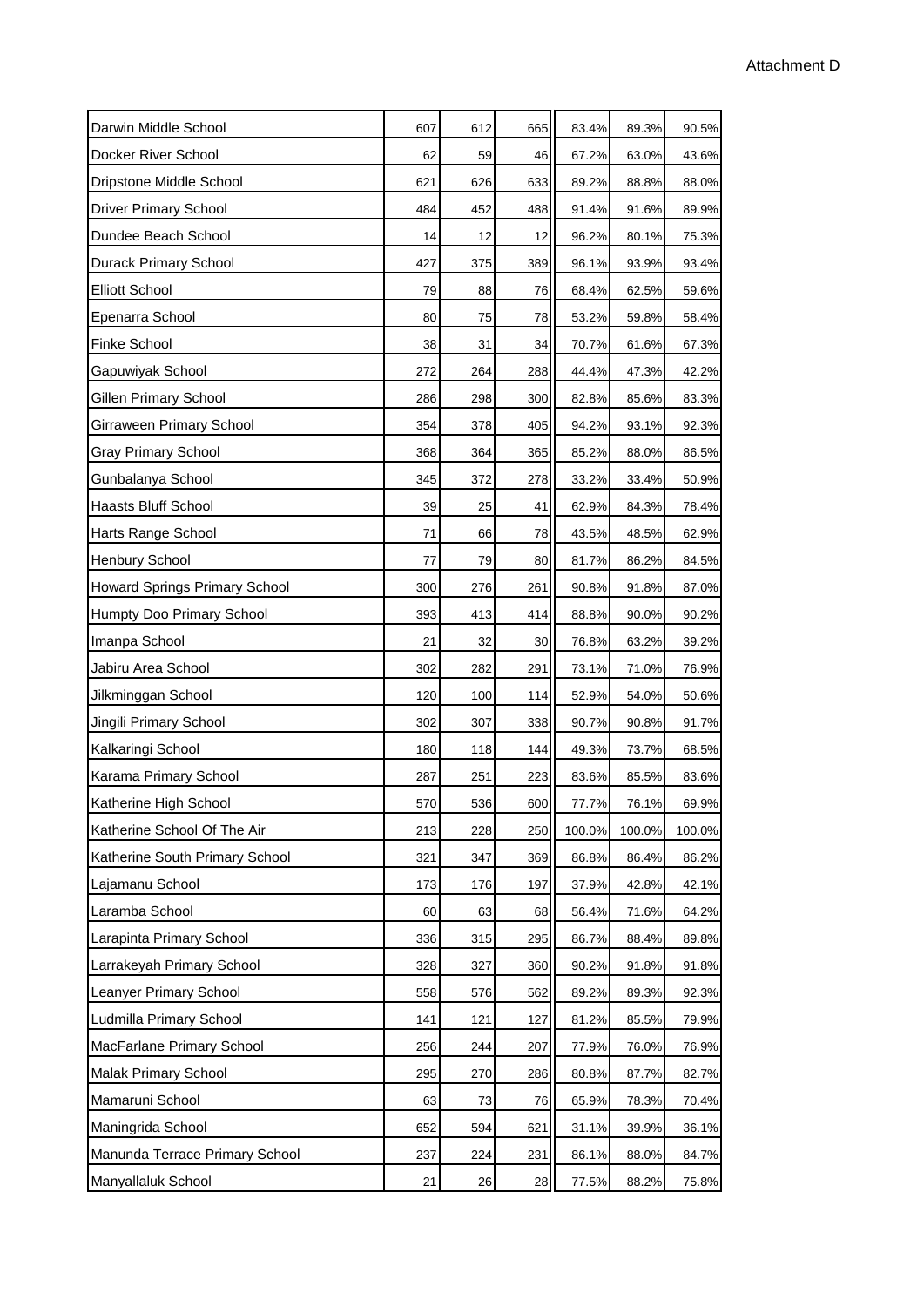| Mataranka School                         | 45  | 45  | 42  | 86.7%  | 87.8%  | 90.0%  |
|------------------------------------------|-----|-----|-----|--------|--------|--------|
| Middle Point School                      | 33  | 32  | 33  | 87.0%  | 76.7%  | 81.8%  |
| Milikapiti School                        | 81  | 75  | 74  | 69.6%  | 77.7%  | 74.5%  |
| Milingimbi School                        | 381 | 294 | 324 | 50.2%  | 37.1%  | 50.0%  |
| <b>Millner Primary School</b>            | 257 | 244 | 240 | 81.2%  | 84.9%  | 84.3%  |
| Milyakburra School                       | 31  | 33  | 41  | 66.5%  | 74.6%  | 59.4%  |
| Minyerri School                          | 187 | 165 | 166 | 87.3%  | 85.1%  | 71.2%  |
| <b>Moil Primary School</b>               | 309 | 320 | 328 | 89.8%  | 92.1%  | 91.6%  |
| Moulden Primary School                   | 439 | 451 | 434 | 80.5%  | 85.6%  | 84.6%  |
| Mount Allan School                       | 51  | 79  | 76  | 67.5%  | 57.9%  | 50.2%  |
| Mulga Bore School                        | 24  | 31  | 28  | 66.9%  | 60.2%  | 26.3%  |
| Murray Downs School                      | 31  | 36  | 40  | 78.9%  | 78.5%  | 73.1%  |
| Mutitjulu School                         | 28  | 33  | 28  | 67.6%  | 47.7%  | 75.6%  |
| Nakara Primary School                    | 465 | 470 | 489 | 91.0%  | 92.0%  | 90.4%  |
| Nemarluk School                          | 122 | 129 | 138 | 84.7%  | 87.5%  | 87.1%  |
| <b>Neutral Junction School</b>           | 20  | 15  | 21  | 59.4%  | 54.8%  | 66.1%  |
| Nganambala School                        | 27  | 27  | 27  | 84.1%  | 84.1%  | 95.4%  |
| Nganmarriyanga School                    | 143 | 141 | 126 | 65.0%  | 61.4%  | 69.8%  |
| Ngukurr School                           | 265 | 288 | 287 | 57.2%  | 61.6%  | 54.3%  |
| Nhulunbuy High School                    | 284 | 259 | 273 | 83.8%  | 83.1%  | 82.7%  |
| Nhulunbuy Primary School                 | 545 | 628 | 580 | 84.0%  | 83.4%  | 85.7%  |
| Nightcliff Middle School                 | 256 | 252 | 231 | 84.8%  | 84.4%  | 89.1%  |
| <b>Nightcliff Primary School</b>         | 456 | 479 | 508 | 90.1%  | 90.9%  | 90.2%  |
| Northern Territory Open Education Centre | 652 | 682 | 605 | 100.0% | 100.0% | 100.0% |
| Ntaria School                            | 152 | 188 | 188 | 62.0%  | 55.2%  | 42.4%  |
| Numbulwar School                         | 188 | 197 | 158 | 32.9%  | 35.4%  | 41.1%  |
| Nyirripi School                          | 42  | 44  | 59  | 40.5%  | 58.5%  | 57.7%  |
| <b>Palmerston Senior College</b>         | 912 | 607 | 413 | 82.9%  | 77.6%  | 79.2%  |
| Papunya School                           | 75  | 111 | 119 | 51.0%  | 65.3%  | 50.6%  |
| Parap Primary School                     | 478 | 494 | 529 | 90.9%  | 92.6%  | 92.1%  |
| Peppimenarti School                      | 51  | 52  | 48  | 81.0%  | 87.0%  | 89.6%  |
| Pigeon Hole School                       | 24  | 36  | 21  | 85.5%  | 67.5%  | 86.5%  |
| Pine Creek School                        | 58  | 56  | 48  | 65.1%  | 82.5%  | 77.9%  |
| Pularumpi School                         | 69  | 65  | 75  | 80.7%  | 83.7%  | 82.8%  |
| Ramingining School                       | 285 | 217 | 258 | 45.9%  | 57.9%  | 47.8%  |
| Robinson River School                    | 65  | 62  | 75  | 81.3%  | 64.3%  | 66.4%  |
| Rosebery Middle School                   |     | 515 | 722 |        | 89.9%  | 84.7%  |
| Rosebery Primary School                  |     | 304 | 390 |        | 92.1%  | 92.7%  |
| Ross Park Primary School                 | 408 | 441 | 437 | 90.8%  | 90.3%  | 91.3%  |
| Sadadeen Primary School                  | 239 | 242 | 242 | 76.1%  | 77.8%  | 79.5%  |